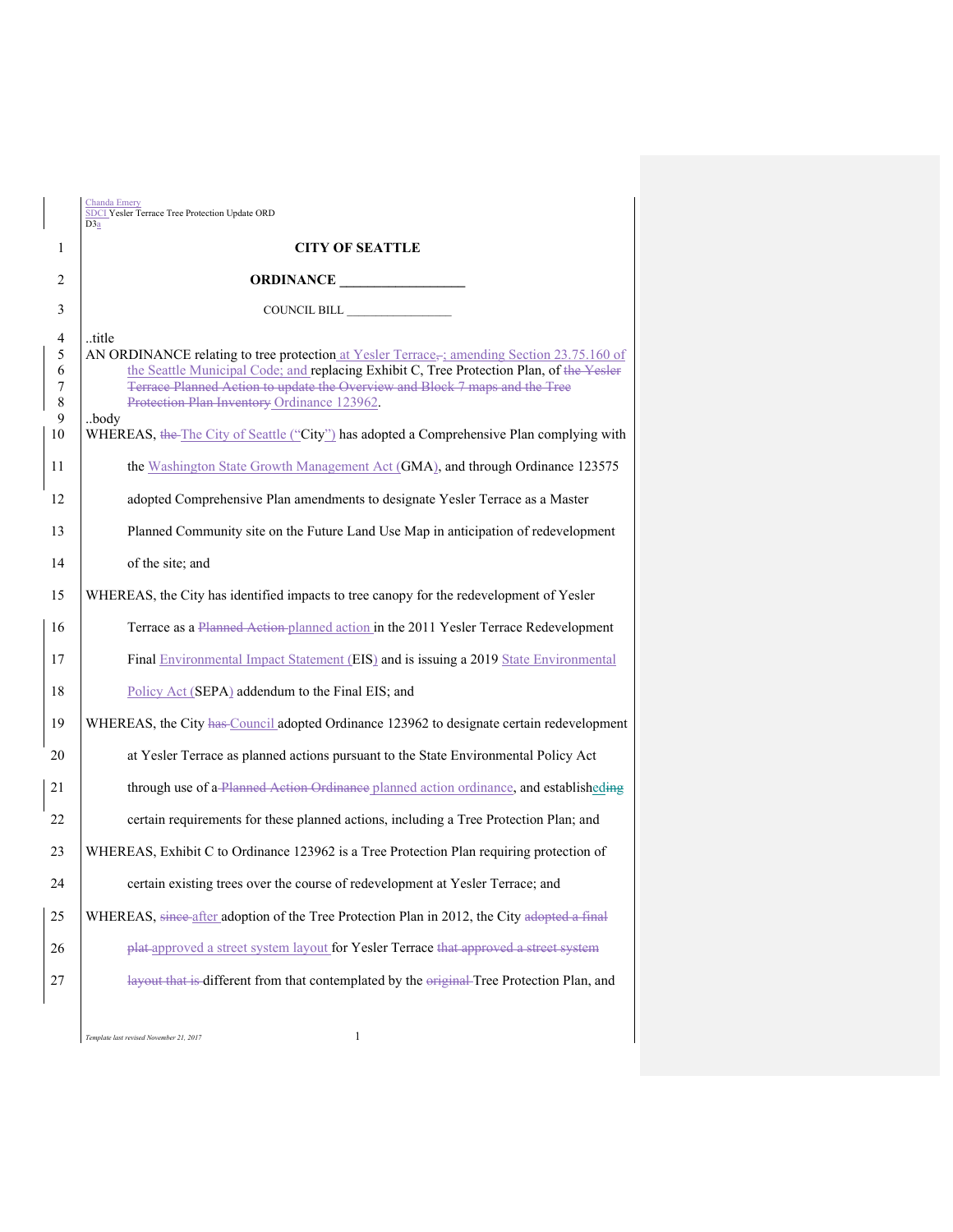|                | <b>Chanda Emery</b><br>SDCI Yesler Terrace Tree Protection Update ORD<br>D <sub>3</sub> a     |  |  |  |
|----------------|-----------------------------------------------------------------------------------------------|--|--|--|
| 1              | use of the plan since adoption has shown it contains errors in the tree inventory and         |  |  |  |
| $\overline{2}$ | designations, necessitating an update to the Overview and Block 7 maps and the Tree           |  |  |  |
| 3              | Protection Plan Inventory included as in Exhibit C of the Planned Action to Ordinance         |  |  |  |
| 4              | 123962; and                                                                                   |  |  |  |
| 5              | WHEREAS, the City Council is considering updating Chapter 25.11, Tree Protection, of the      |  |  |  |
| 6              | Seattle Municipal Code to potentially include provisions allowing for replanting to be        |  |  |  |
| 7              | accomplished with planting on sites other than those undergoing development, including        |  |  |  |
| 8              | rights-of-way, and payment in- lieu of replanting; NOW, THEREFORE,                            |  |  |  |
| 9              | BE IT ORDAINED BY THE CITY OF SEATTLE AS FOLLOWS:                                             |  |  |  |
| 10             | Section 1. Section 23.75.160 of the Seattle Municipal Code, which Section was last            |  |  |  |
| 11             | amended by Ordinance 125603, is amended as follows:                                           |  |  |  |
| 12             | 23.75.160 Landscaping, street trees, and tree protection                                      |  |  |  |
|                |                                                                                               |  |  |  |
| 13             | * * *                                                                                         |  |  |  |
| 14             | C. Except for any proposal that meets the planned action ordinance within the MPC zone,       |  |  |  |
| 15             | Chapter 25.11 shall apply to proposed development, provided that proposals that meet the      |  |  |  |
| 16             | planned action ordinance within the MPC zone shall have the option to use off-site replanting |  |  |  |
| 17             | and payment in-lieu of replanting if allowed pursuant to Chapter 25.11. ((All proposed        |  |  |  |
| 18             | development shall comply with the requirements of Sections 25.11.050, 25.11.070, and          |  |  |  |
| 19             | 25.11.080.)                                                                                   |  |  |  |
| 20             | Section 2. Ordinance 123962 is amended to replace Exhibit C, included as Attachment A         |  |  |  |
| 21             | to this ordinance, with a new Exhibit C, included as Attachment B to this ordinance.          |  |  |  |
|                |                                                                                               |  |  |  |
|                |                                                                                               |  |  |  |
|                |                                                                                               |  |  |  |

*Template last revised November 21, 2017* 2